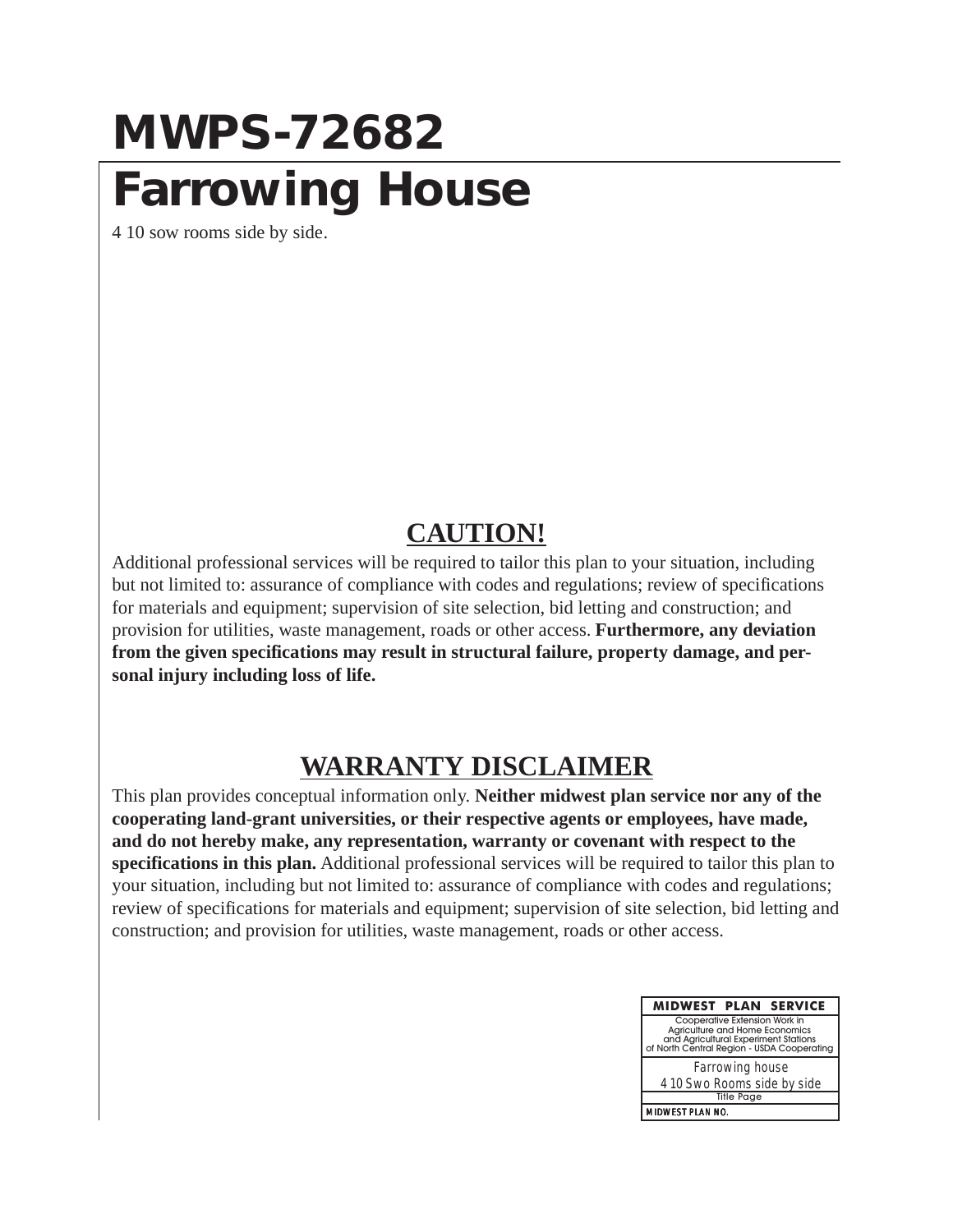Plan  $\lambda$  is for storing manure under the abstrad foor and pumps are separated by solid masonry partitions. and are empeded to the state of the state of the solid masonry partitions. and are empeded by solid masonry parti  $\vec{a}$ **UNDER** inks Fit depth based on 0.54 cu ft day manure per stall,  $6^\circ$  in pit aler pumping,  $12^\circ$  freeboard, and  $12^\circ$  additional clearance to stots Space slats  $w_i$  apart in farrowing stalls, with the slot widened to I' behind the sws. For other swine buildings, use I' tion variation and grouting  $\sum_{i=1}^{N}$  apart Dimensions in these plans assume concrete slats as listed below and may need to be adjusted for other designs or materness About  $v_i$  is allowed at each end of a slat for construction materials. Slat designs This plan is for a  $34'$  x 86 or 104 stud-frame building hous-<br>ing the study and is study in a pit under the completely slotted properties of the study of the study of the study of the study of the study of the study of t improve underfloor ventilation We know of no device that will successfully ventifate a hogen and interesting in the case of failure of one or more fans or house and matrically in the case of failure of one or more fans or the whole electric supply system.<br>• Install a loud automatic warning system to alert anyone a **Heat:** Desired room air temperature is about  $72^{\circ}$ . Provide a  $15000$  Btu space heater (1500 Btu/stall) with a thermostat set at Protecting swine from fan failure. Color propped open part way or fully<br>that the state of the state of the state of the state of the state of<br>doors, operate pit fans and, in hot weather, circulating fans.<br> $\Phi_{\rm O/N}$  is a uniquatic telephone that dials sele **•** Have someone baby-sit your animals if you are going to be **a** lave someone baby-sit your minals if you are going to be out, or if your herd is in an especially sensitive stage ta point of revelopm it terest for exampl  $\bullet$  If heat is supplied with heated mats on the slats, provide wat for the slats, provide water (900Btu) per stall with overhead heat lamps or  $r_{\rm s}$  of the form heat is the state of the mediant particle of the state o . Prepare walk doors and perhaps summer ventilation panels when power fails. χą watts (2000 Btu yper stall or near the farmstead  $\begin{array}{l} 4 \times 14 \times 14 \\ 4 \times 14 \\ 5 \times 14 \\ 6 \times 15 \\ 4 \times 15 \\ 4 \times 15 \\ 4 \times 15 \\ 144 \\ 144 \\ \end{array}$ **Massinu**  $x^2 + W(x)dx$  by  $x^2 + x^2 = 3$ <br>  $x^2 + x^2 + x^2 = 3$ <br>  $x^2 + x^2 + x^2 = 3$ <br>  $x^2 + x^2 = x^2 - x^2 = 5$ <br>  $x^2 + x^2 = 5$ <br>  $x^2 + x^2 = 5$ <br>  $x^2 + x^2 = 5$ **Finlshing** g Farrowing, sow-<br>plg nursery, or<br>gestation 3# 58.3<br>9.19 30<br>4.19 30<br>9.19 30 31





 $\cdot$ 

Farrowing House-4, 10-Sow Rooms Side-by-Side

Plan MWPS-72682









Slats

Design Loads

columns Beams.

Per iout of slat<br>50 pH<br>50 pH<br>- 35 p4<br>- 35 p4

 $\mathop{\rm Id}\nolimits$  og i

 $65\,\mathrm{psf}$ 

**WEEKS:** 

House

Bul MOJID

 $\circ$ 

3Wean 5

 $\overline{\circ}$ 

 $\overline{c}$ 

 $\overline{\mathbb{Q}}$ 

ÞΖ

CODYright

1978 Midwest Flan Service

Ames IA 50011

Farrowing

 $\overline{a}$ 

House

ï

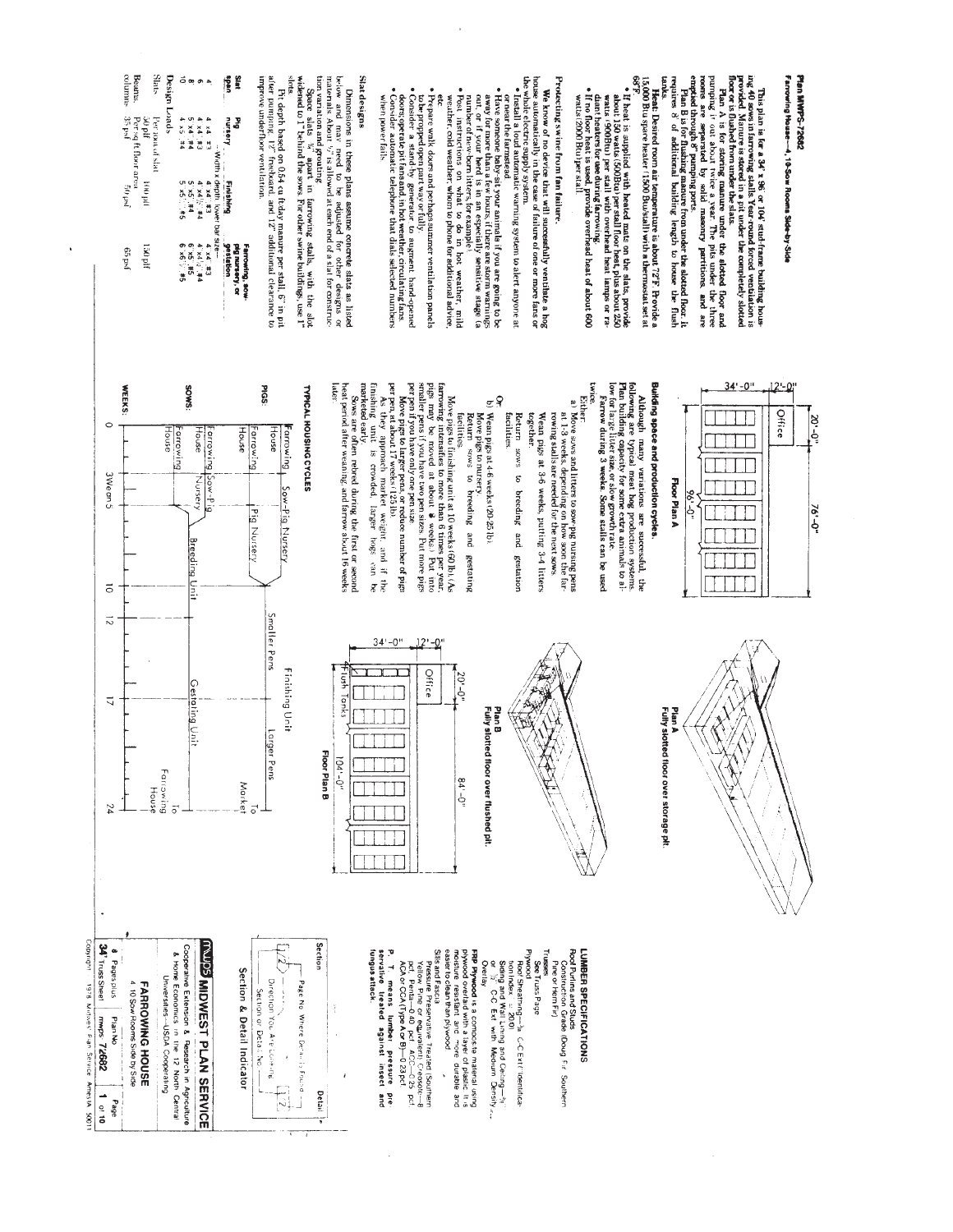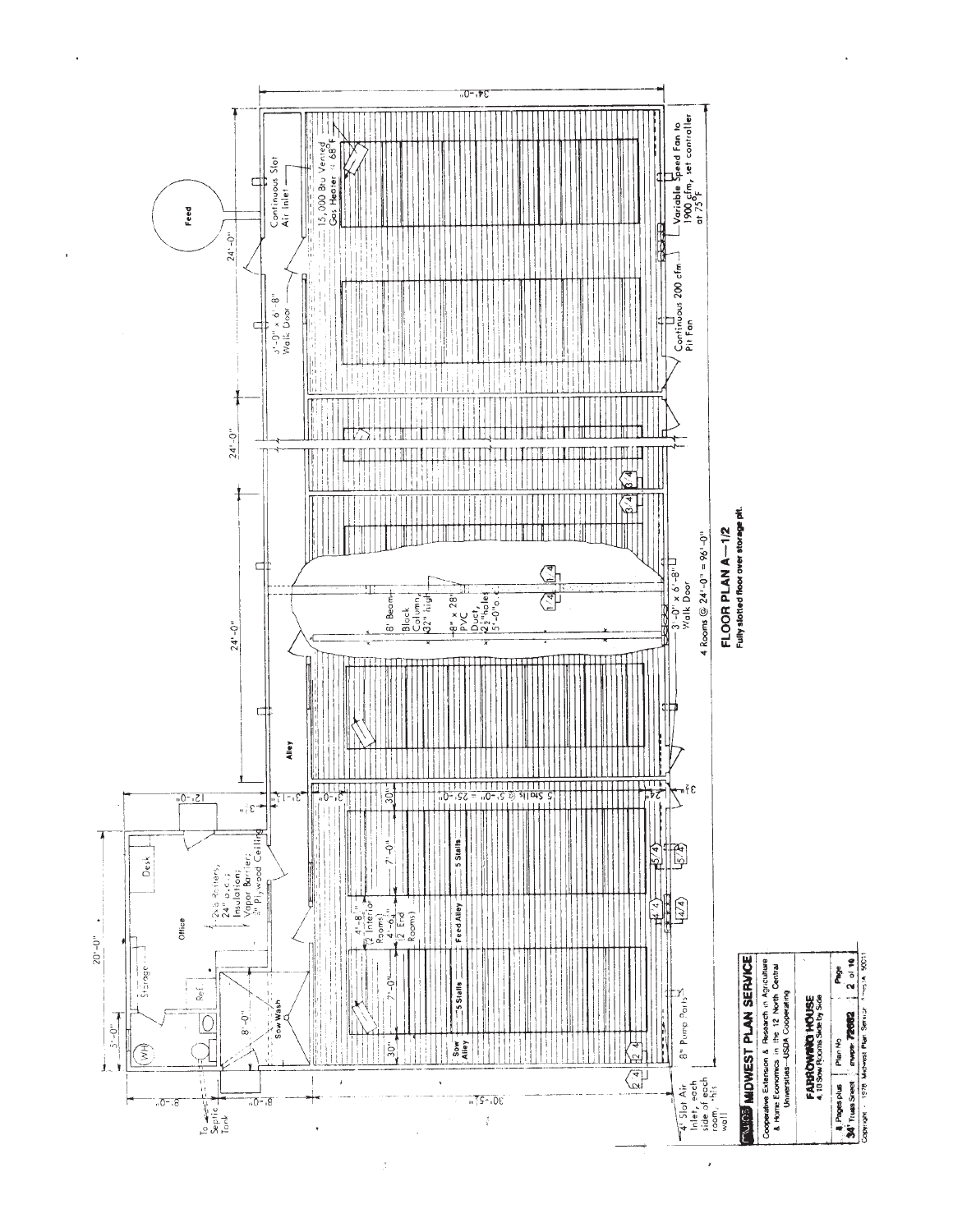

 $\ddot{i}$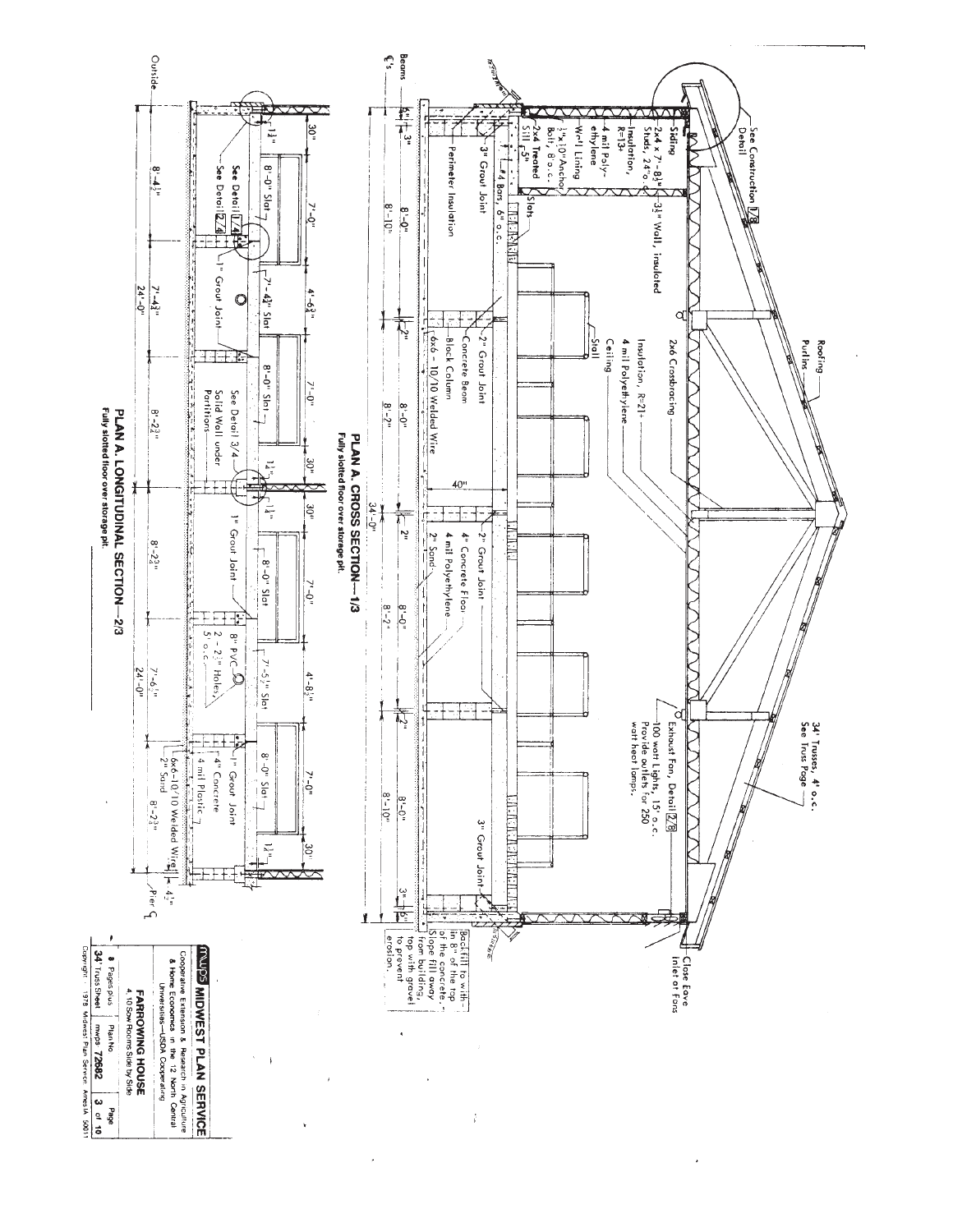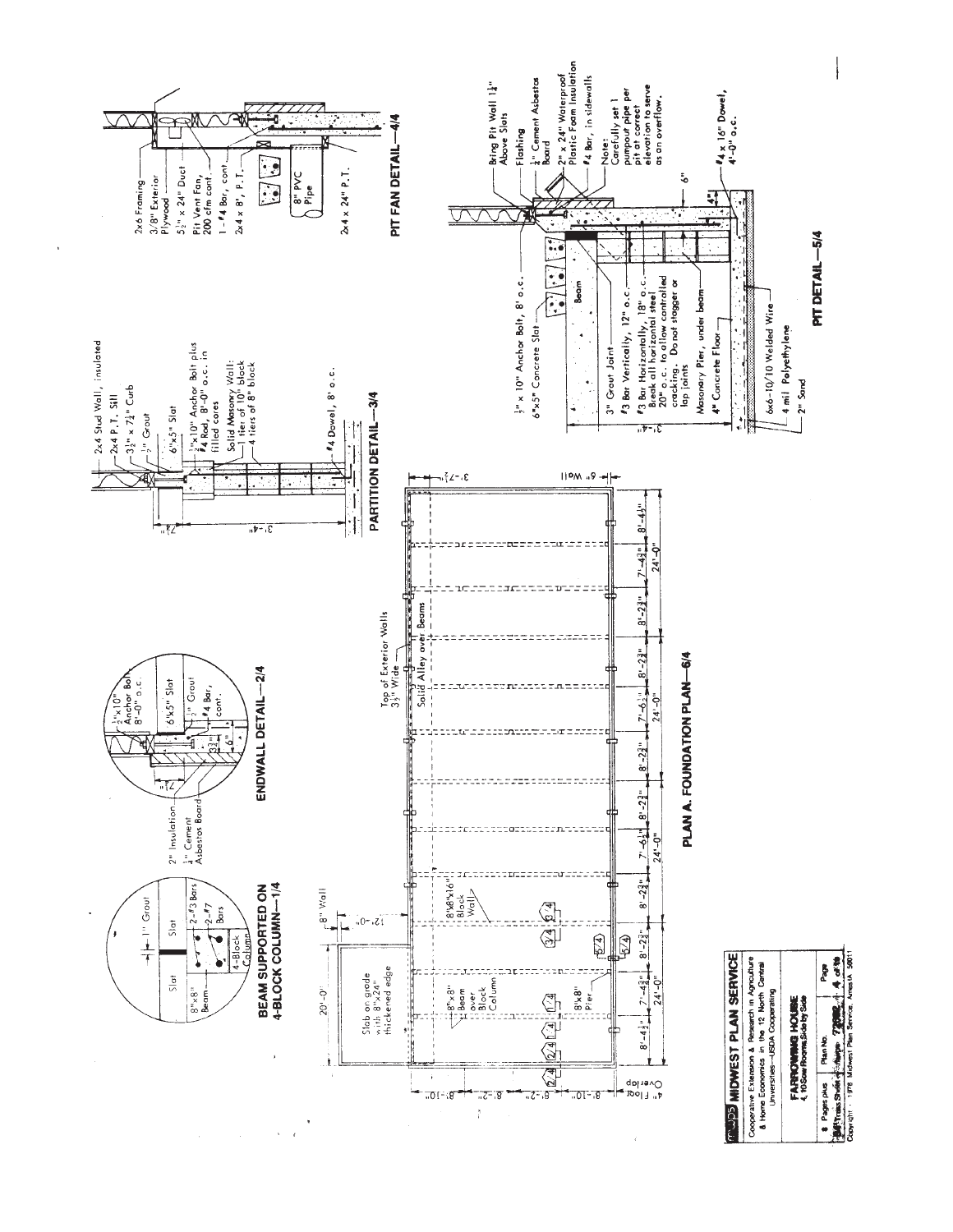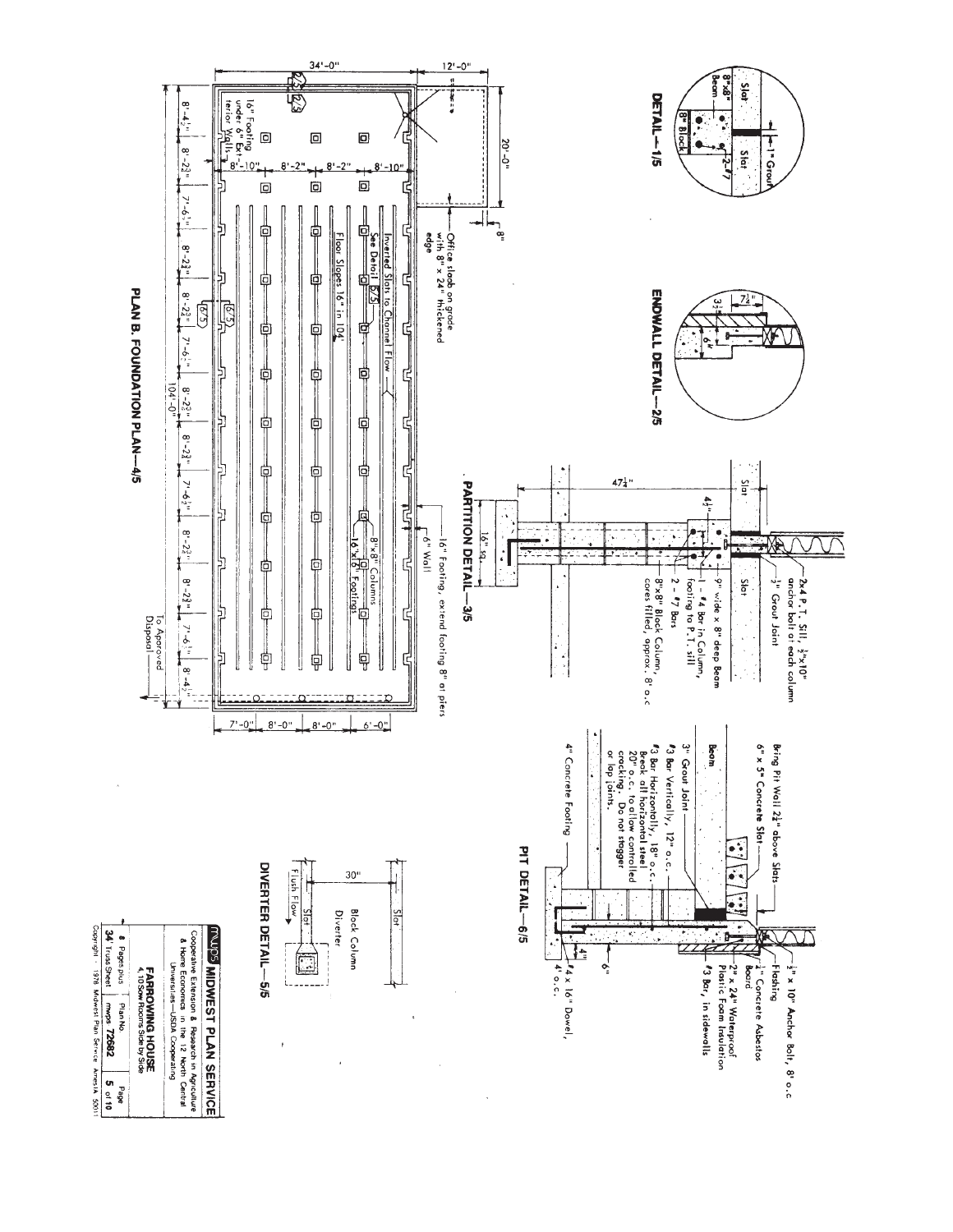

 $\overline{1}$ 

Cooperative Extension & Research in Agriculture<br>& Home Economics in the 12 North Central<br>Universities-USDA Cooperating

# **FARIEOWING HOUSE**

, 8 Pagespies Pranko<br>1347° aves Sterel muos-772044222−1 6 of 111<br>Coordination 1998 Monester Particular Messik S0011

PLAN B. FLOOR PLAN-1/6 Fully slotted floor over flushed pit.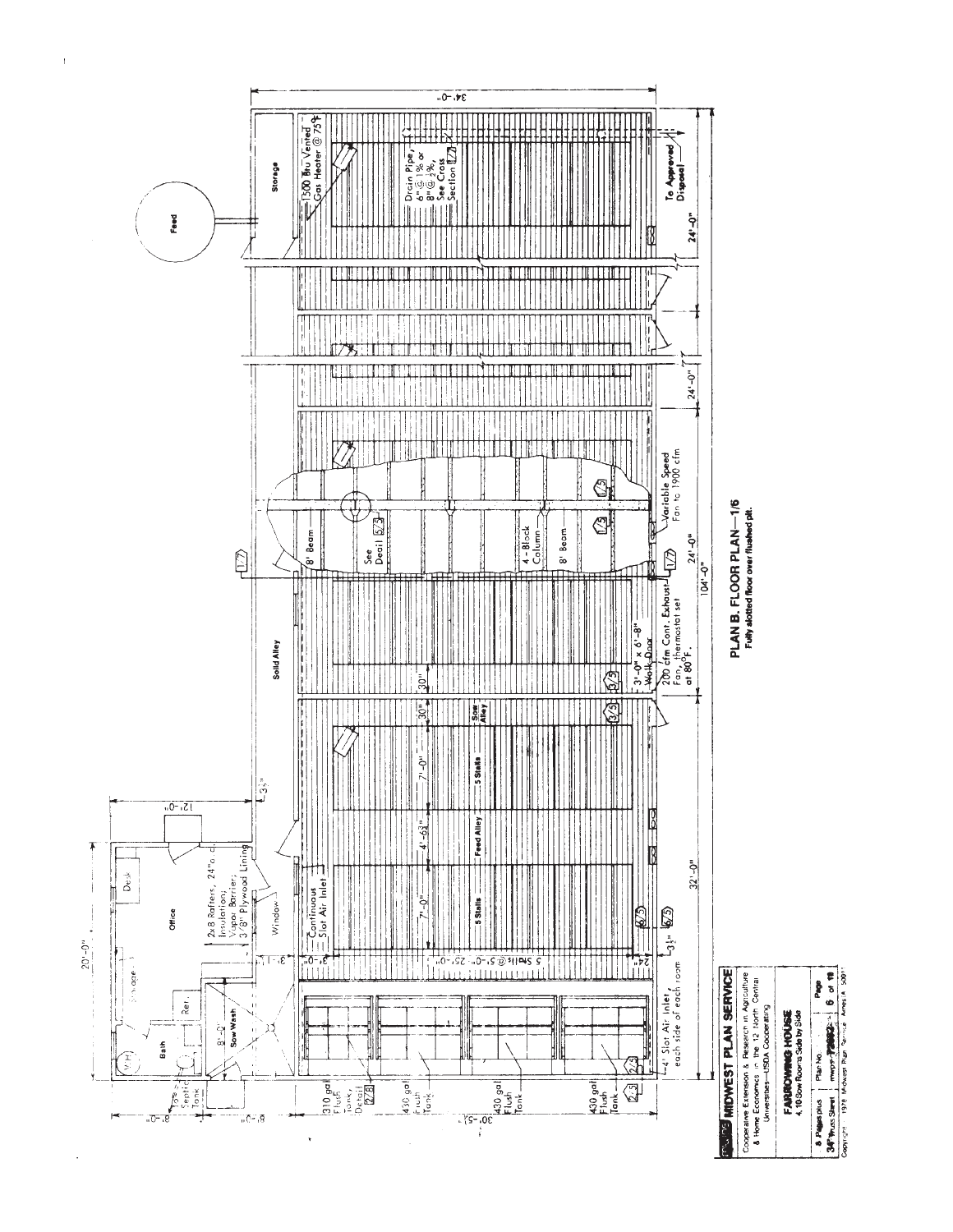